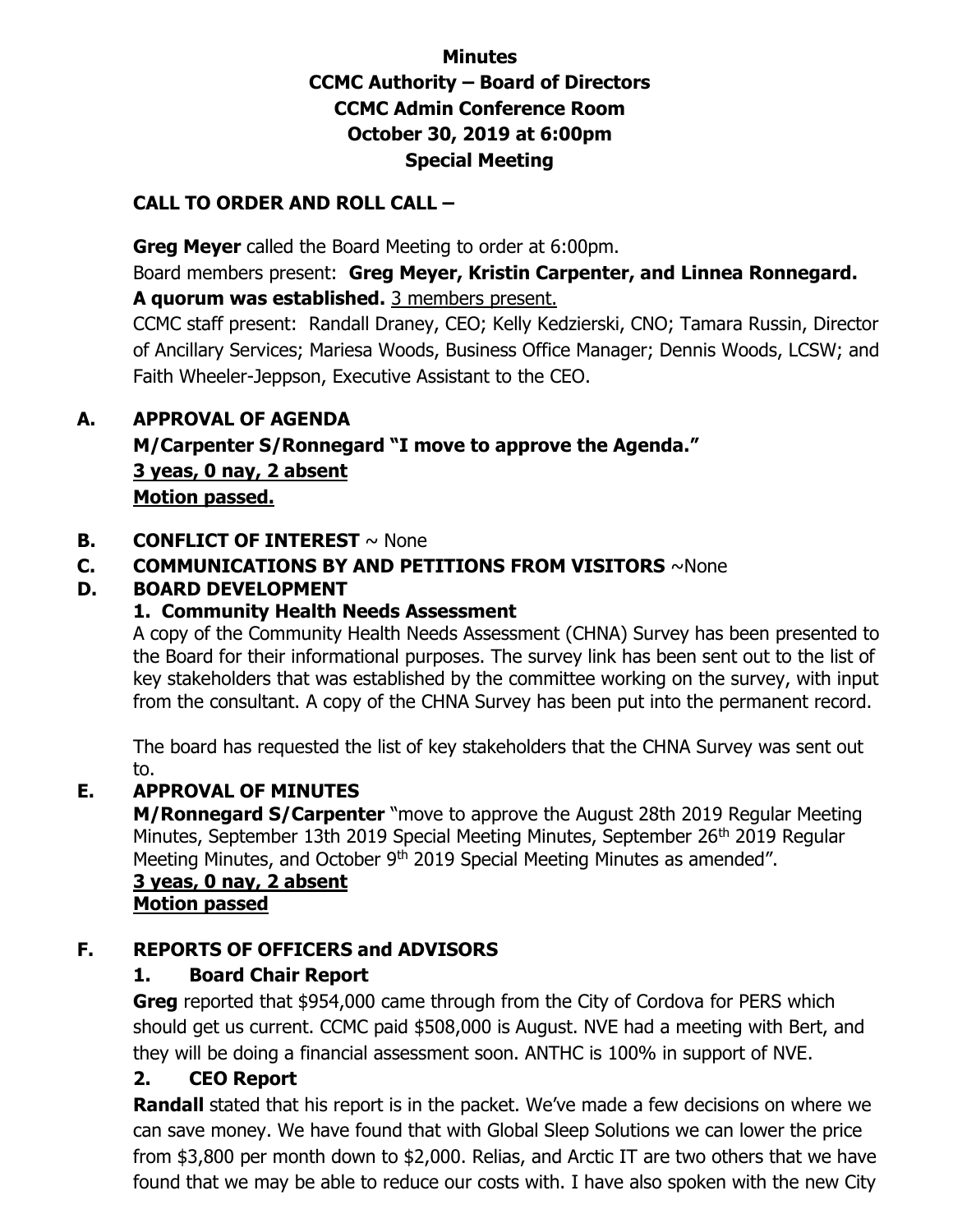Manager and recommended that we go out to bid for a new TPA (Third Party Administrator) and Broker.

### **3. Ancillary Services Report**

**Tamara** stated that her report is in the packet, a couple of additional items are that Dr. Ledda was here in October, he is scheduled for 1 week in November, and in December. In addition, we have two confirmed Flu cases in Cordova.

### **4. Business Office Report**

**Mariesa** stated that her report is in the packet, additional items to mention are that as of today we have just under \$1,100,000 received for the month. Last month we did just under \$500,000.

# **5. Nursing Report**

**Kelly** stated that her report is in the packet, additional items to mention are that 3 nursing department staff have resigned in the last month. We had 2 RN's that wanted to sign on, now they've decided against it, and that's directly related to the conversations outside of the building regarding the "take-over – merger" whichever term you'd like to call it. Dolly Dryer will be here tomorrow and she will be taking over the MDS's. Telehealth is coming in to do tele-stroke.

# **6. Quality Improvement/Infection Control Report**

**Kelly** stated that her report is in the packet. As Tamara had mentioned we do have two positive flu cases, I would encourage anyone who needs to get vaccinated to do it now.

# **7. Sound Alternatives Report**

**Barb's** report is in the packet. She was unable to be here tonight as she is out of town attending training.

# **8. Medical Director's Report**

**Dr. Sander's** report is in the packet.

# **G. CORRESPONDENCE ~ None**

# **H. ACTION ITEMS ~ None**

# **I. DISCUSSION ITEMS**

# **1. ADM 802 Board Interactions with Hospital Staff Policy**

 **Kristin Carpenter** has asked that this item be on the next Agenda as an Action Item.

# **2. ADM 300 Policy, Procedure and Guideline Development**

# **A brief history was provided to the Board regarding the ADM 300 policy.**

**Kelly** explained the process of policy approval to the Board. First the policy, procedure or guideline is reviewed and/or updated by the department head responsible for those policies. The next step is that the policies are sent to (QMC) Quality Management Committee for review/approval by every member of that committee, then the policy goes to the Administrator for final review/approval, unless it is a policy that by regulation the Board of Director's has final approval which is outlined within ADM 300.

# **J. AUDIENCE PARTICIPATION**

**Travis Yarborough** stated that he wanted to let the Board know what a good job Kelly and all of the staff here are doing. I guarantee you that we have the best help that's available in this community or anywhere else in this world. All these people that complain, should come in here like I do and spend 8-10 hours a day here. These Nurse's and Aides that you've got here, there's nowhere else that can beat them. And here we're talking